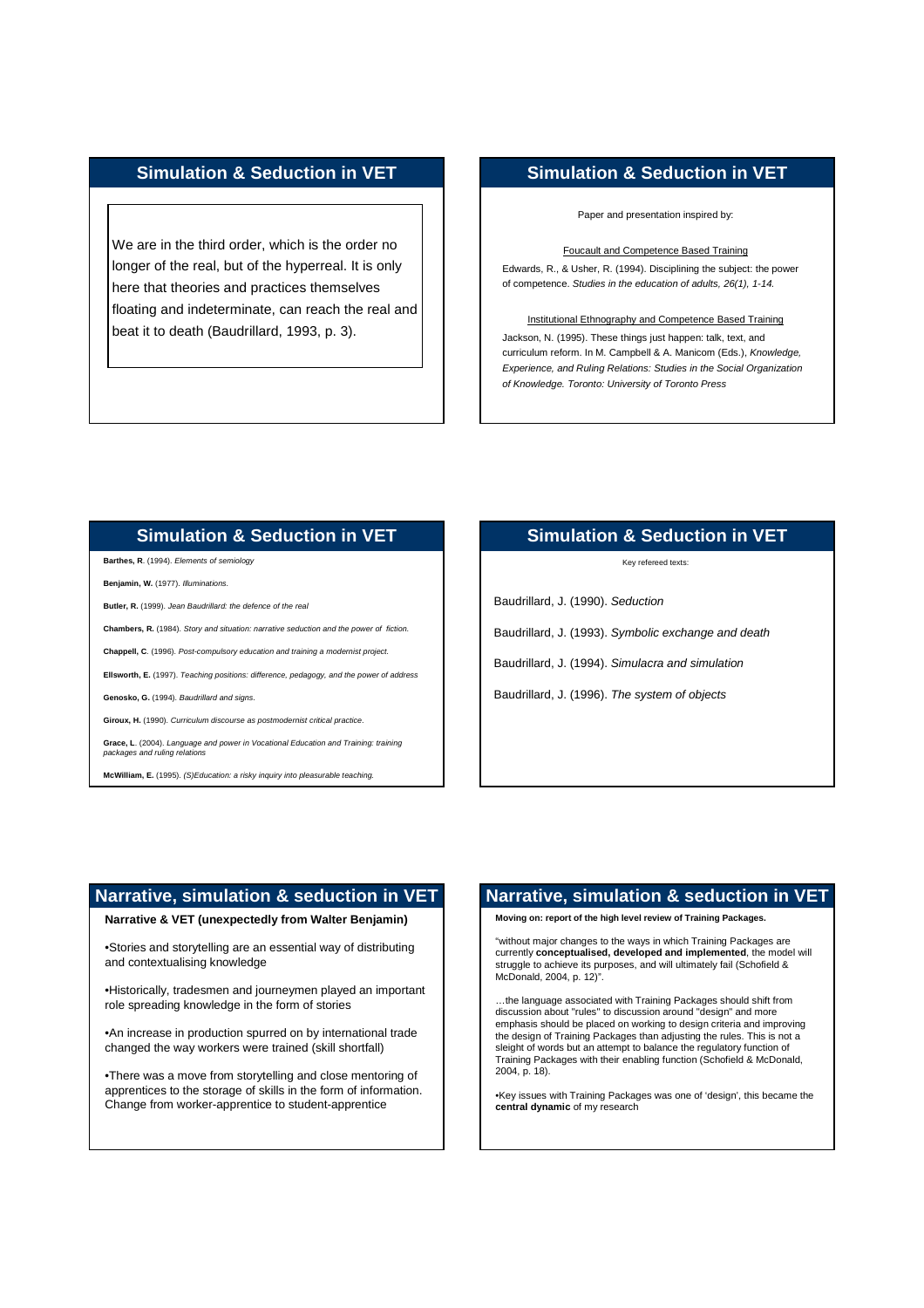#### **Form follows function**

•A key tenant of the modernist project where usefulness and need comes before appearance and want.

•Training Packages as the root of policy driven curriculum are functional. They are intended do specific work. Their functionality is encapsulated in the AQTF and other **codified** documents.

•Training Packages have a reason for being, expressed through measurable outcomes, yet their functional design has been overtly preferenced to the detriment of form.

•I argue that in an educational design context, function is policy, pedagogy is form

•Yet if the function of policy is faulty, form as its supplicant, will inherit the faults and fail to meet the learning aims.

## **Simulation & Seduction in VET**

#### **Design issues**

•Understanding the history, intention and aims of any object invites us to understand its function and form.

•Good design is most effective when there is a balance between function and form.

• Finding a theory that engages with the mass production of texts that could be used to interrogate the formal and functional potential of design was necessary for this project

•The writings of Jean Baudrillard were used to understand the design attributes of Training Packages and their Units of Competence.

# **Simulation & Seduction in VET**

#### 04 CAT Unit Template

**Training Package Development Handbook Part 1 Style and Requirements** 

http://www.dest.gov.au/sectors/training\_skills/publications\_reso urces/profiles/CAT.htm

# **Simulation & Seduction in VET**

#### **The Code**

•The Code is expressed on multiple levels from the ideals of national training reform through to the theory of CBT and the rules of the AQTF.

•The codified production of a Unit of Competency is expressed in the Unit of Competency Proforma and The Training Package Development Handbook.

•The Code is functional it describes the rules and methodologies of production but in its modernist ideals of perfection in refinement it becomes "functionality pushed too far [so] becomes non-functional" (Butler, 1999, p. 74)

•This starts to push the UOC into the realms of the postmodern

# **Simulation & Seduction in VET**

**ICPPP226B Produce interactive PDF files**

**RTE3115B Implement livestock husbandry practices**

#### **Simulation & Seduction in VET**

#### **Baudrillard & simulation**

•Baudrillard's theories of simulation describe the refinement and repetitious reproduction of an original so totaly that it replaces the reality it represents and becomes a new reality.

•The simulation of reality is enacted by a **code**. There can be no simulation without the code.

•The simulation feeds back into the code and both strengthens and weakens it as the faults in the simulation are (re)absorbed by the code.

•There is then no longer a referent. The simulation becomes the new 'reality'. It overlays reality and is promoted by the code.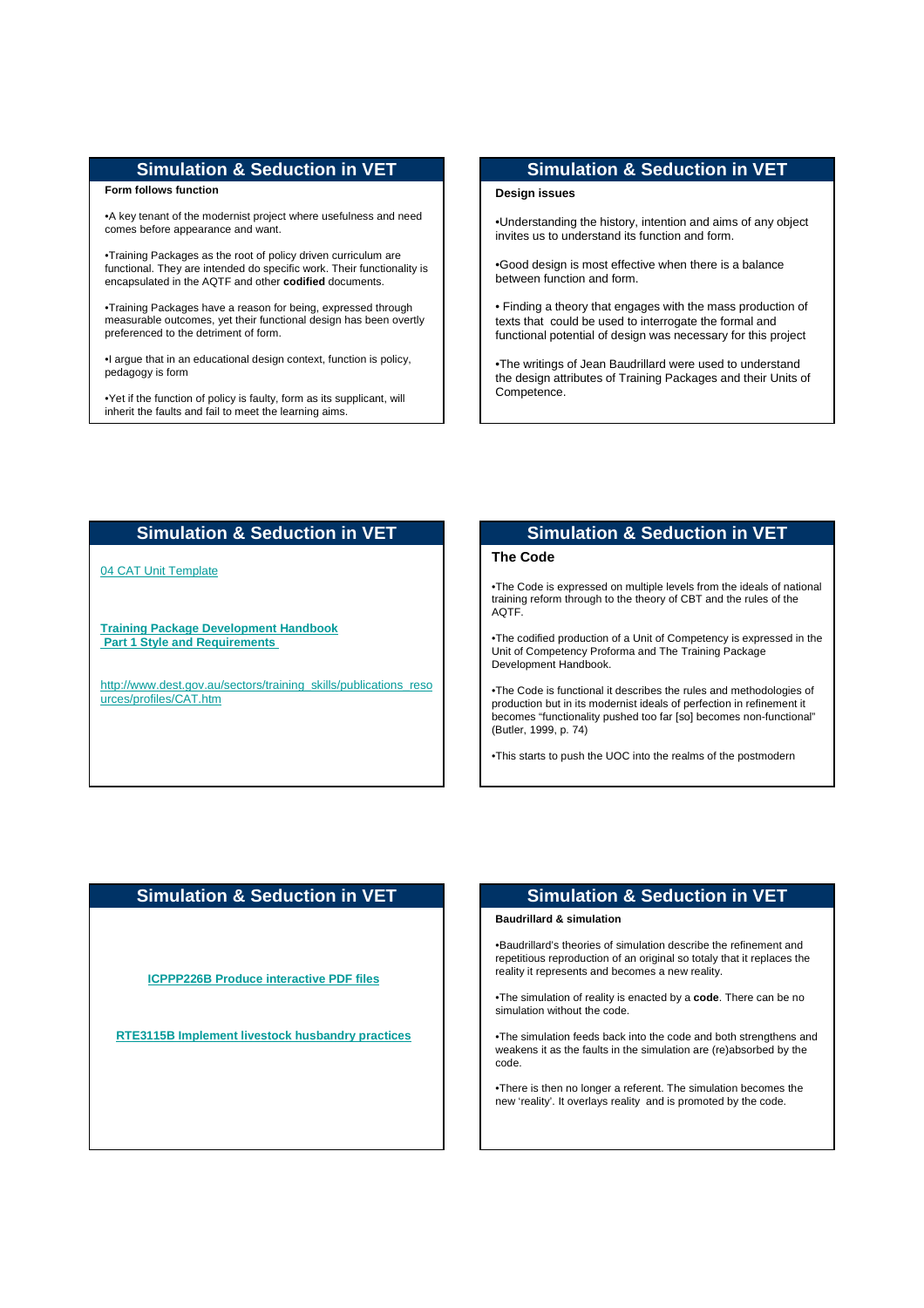However the code asserts that the Unit of Competence as simulation *must replace reality*, even though it is now different from the original. The difference between copy and original is ignored and the code pushes the simulation closer to the original. The code replaces reality with the simulation and so, faults and all, the simulation becomes the referential object overlaying the original. The simulated copy is now the referent.

## **Simulation & Seduction in VET**

[it is] the genetic miniaturization that is the dimension of simulation. The real is produced from miniaturized cells, matrices and memory banks, models of control – and it can be reproduced an indefinite number of times from these. It no longer needs to be rational because it no longer measures itself against either an ideal or negative instance. It is no longer anything but operational. In fact it is no longer really the real, because no imaginary envelops it anymore. It is hyperreal, produced from a radiating synthesis of combinatory models in a hyperspace without atmosphere (Baudrillard, 1994, p. 2).

# **Simulation & Seduction in VET**

[it is] the genetic miniaturization that is the dimension of simulation. Capturing workplace skill and refining them into Units of Competence

# **Simulation & Seduction in VET**

The real is produced from miniaturized cells, matrices and memory

banks, models of control – and it can be reproduced an indefinite number of times from these

**Miniaturized cells**: Elements, Performance Criteria,

**Matrices:** employability skills

**Memory banks:** assessment benchmarking, validation

**Modes of control**: AQTF

# **Simulation & Seduction in VET**

It no longer **needs** to be rational because it no longer measures itself

against either an ideal or negative instance.

**Language**: The language of Units of Competence is disjointed,

grammatically soft, passive in voice, jargonistic.

# **Simulation & Seduction in VET**

It is no longer anything but operational. In fact it is no longer really the

real, because no imaginary envelops it anymore. It is hyperreal, produced

from a radiating synthesis of combinatory models in a hyperspace without

atmosphere (Baudrillard, 1994, p. 2).

**Operational**: Policy, compliance and institutional culture

**no imaginary envelops it anymore**: words devoid of a narrative

**radiating synthesis of combinatory models**: All Training Packages

**hyperspace without atmosphere**: The Internet / www.ntis.gov.au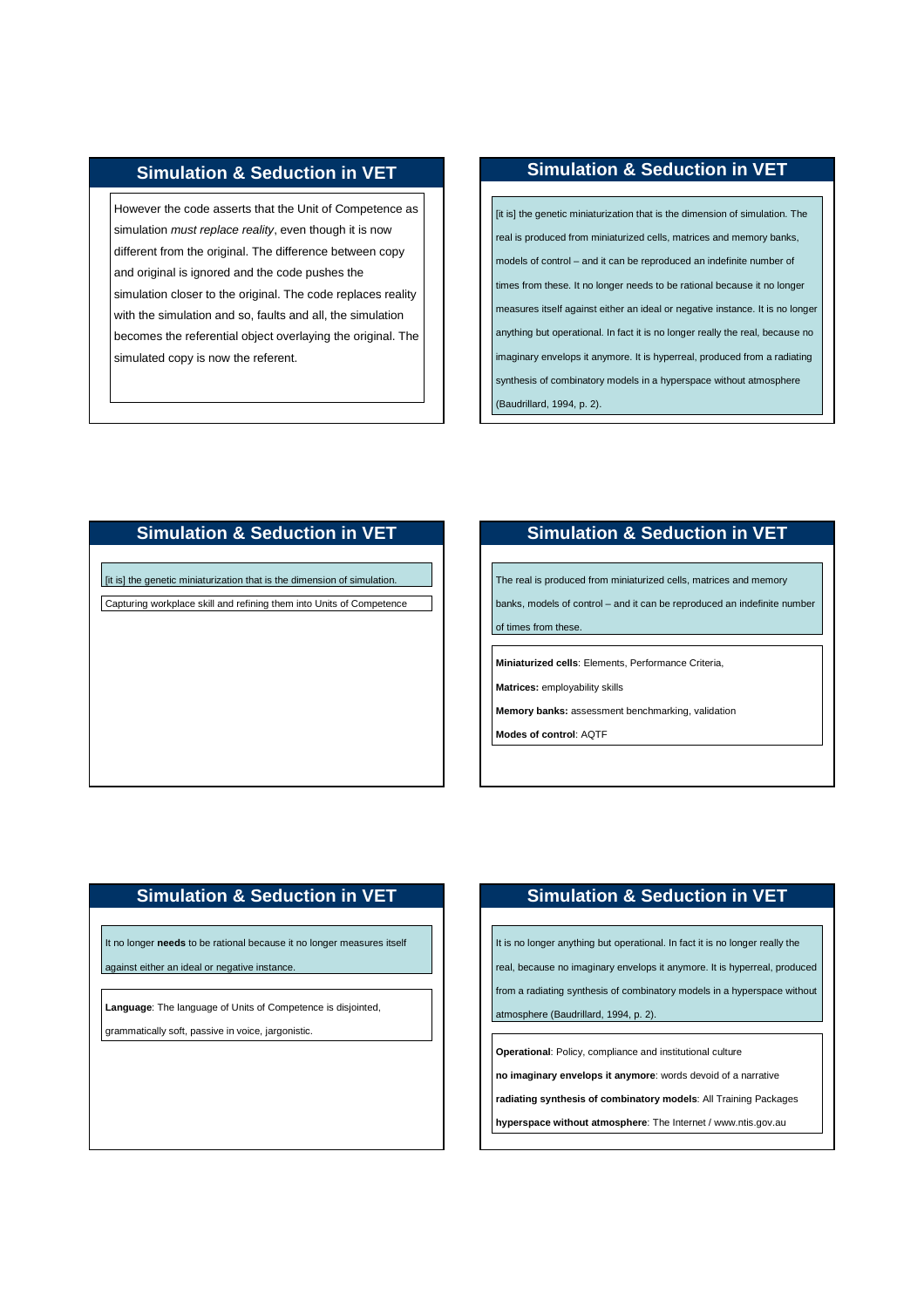The simulated process *miniaturises* reality, discarding crucial elements of the original and thus depreciating form (Baudrillard, 1996). There are things missing from the Unit of Competence. The model concentrates on functional skill development to the detriment of key elements of form: culture, history, and subjectivity. The latter become the missing.

# **Simulation & Seduction in VET** The code produces the simulation Integrate and use scripting language in  $\overline{\phantom{a}}$ Competency Based Training AQTF Training Package Development Handbook Unit of Competency Proforma





#### **Simulation & Seduction in VET**

Something must make the functionality of the code desirable for the users of the simulation. What makes the simulation desirable or seductive is form. Form is the surface of the system, how it looks, and how it entices the user to want it, it is where the simulation is made useful

# **Simulation & Seduction in VET**

#### **Grasping Baudrillard's Seduction**

•Baudrillard sees the process of simulation, of preferencing the functional, as a masculine trope

•Seduction stands as a theoretical concept for disrupting the masculine principle of production

•Seduction is then a theoretical concept for both disrupting or enhancing functionality

•Seduction is **form**, it is the attractive and desirous interface between the user and the functionality of simulation

•Therefore for overly functional Unit of Competency to become useful it must become seductive, it must be encased in form